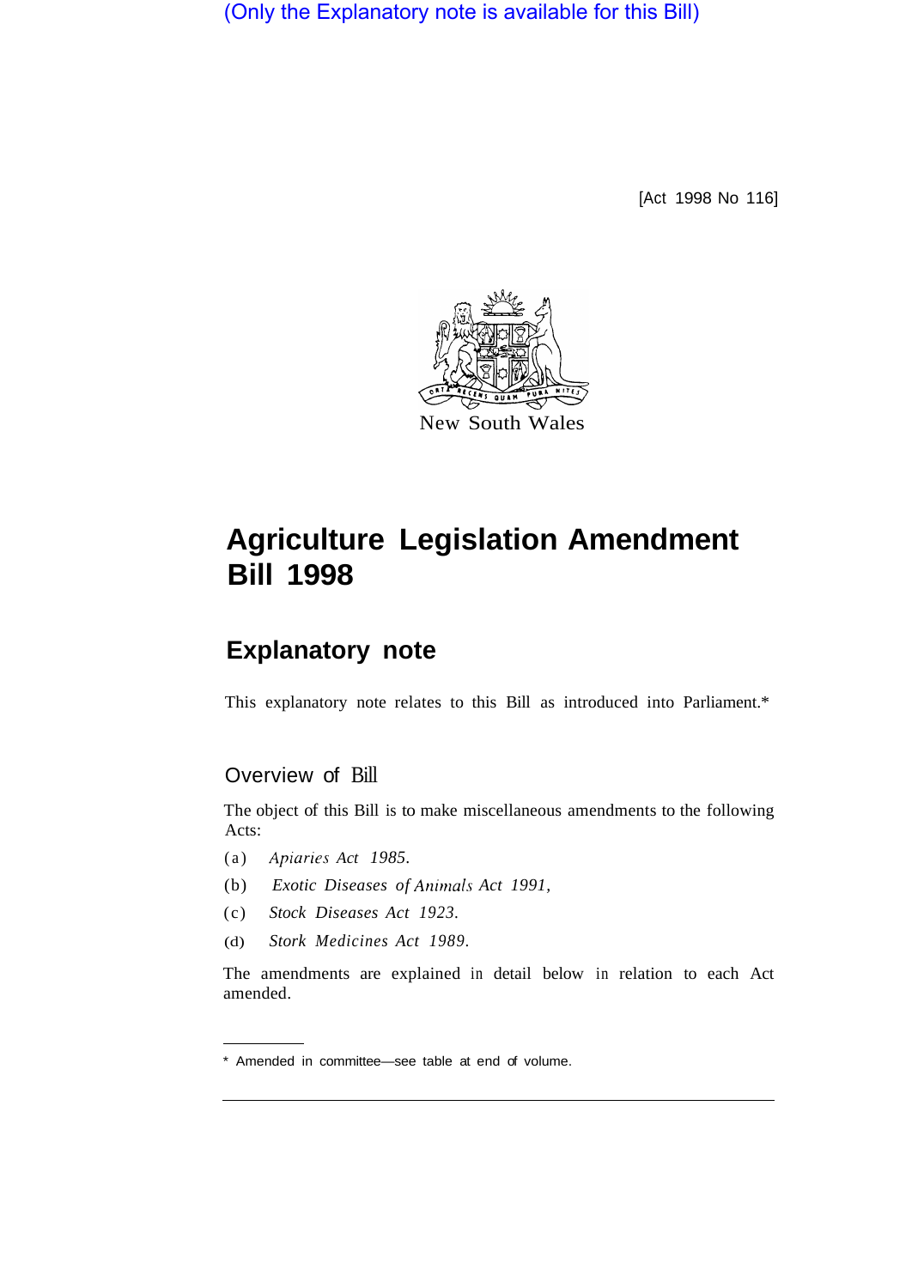Explanatory note

# Outline of provisions

**Clause 1** sets out the name (also called the short title) of the proposed Act.

**Clause 2** provides for the commencement of the proposed Act on a day or days to be appointed by proclamation.

**Clause 3** is a formal provision giving effect to the amendments to the *Apiaries Act 1985* set out in Schedule 1.

**Clause 4** is a formal provision giving effect to the amendments to the *Exotic Diseases of Animals Act 1991* set out in Schedule 2.

**Clause 5** is a formal provision giving effect to the amendments to the *Stock Diseases Act 1923* set out in Schedule 3.

**Clause 6** is a formal provision giving effect to the amendments to the *Stock Medicines Act 1989* set out in Schedule 4.

# **Schedule 1 Amendment of Apiaries Act 1985**

#### **Powers of inspectors**

**Schedule 1 [2]** inserts proposed section 24A into the Principal Act. The proposed section will allow inspectors to test bees. beehives, appliances or apiary products for diseases and residues and to take specimens for testing, or to order the owners or persons in charge of any bees, beehives, appliances or apiary products to have such tests done. **Schedule 1 [1]** is a consequential amendment.

**Schedule 1 [3]** amends section 38 of the Principal Act to extend the power of entry of inspectors to include the power to bring assistants. vehicles and equipment onto premises.

**Schedule 1 [4]** inserts proposed section 38A into the Principal Act. The proposed section will allow an inspector to request the assistance of police officers (if the inspector reasonably believes the performance of the inspector's functions under the Principal Act will be obstructed) or the assistance of other persons (if the inspector believes they are capable of providing assistance in the performance of functions conferred on the inspector by or under the Principal Act).

Explanatory note page 2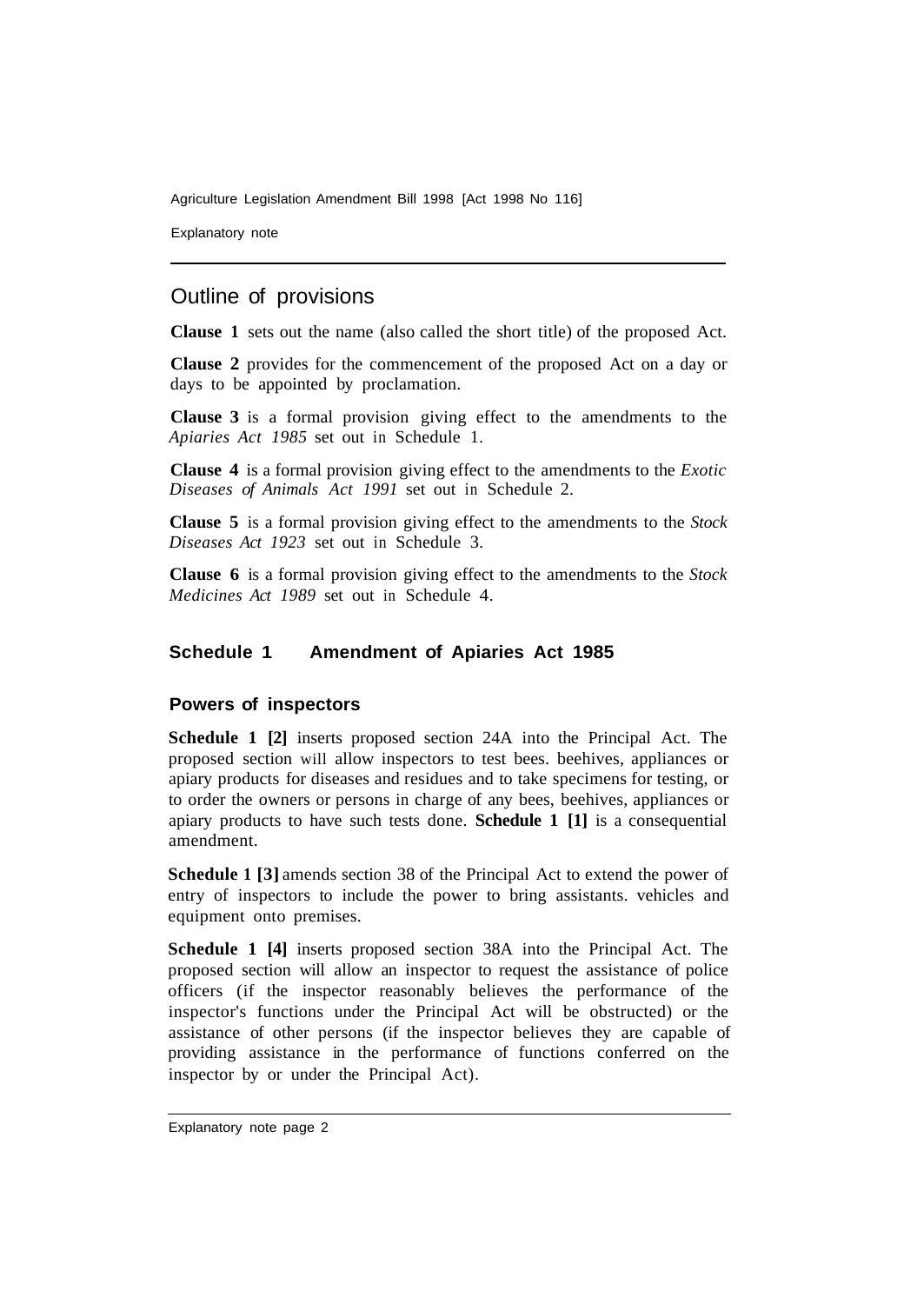Explanatory note

# **Description of land**

**Schedule 1 [5]** inserts proposed section 54 into the Principal Act. The proposed section provides that land is sufficiently described in a document given under the Principal Act if the description allows no reasonable doubt as to the land to which the document relates.

# **Schedule 2 Amendment of Exotic Diseases of Animals Act 1991**

# **Definitions and notes in the Act**

**Schedule 2 [l]** and **[23]** provide definitions of *carcass* and *infected* for the purposes of the Principal Act.

**Schedule 2 [2]** and **[24]** insert proposed section 6A into the Principal Act and amend the definition of *exotic disease* in the Dictionary to the Principal Act, respectively. At present *exotic disease* is defined to mean foot and mouth disease. rabies or any other animal disease declared by the Minister by order published in the Gazette to be an exotic disease for the purposes of the Principal Act. Proposed section 6A will enable the Minister. by order in writing. to declare any animal disease to be an exotic disease for the purposes of the Act. Such an order takes effect immediately but must be published in the Gazette within 14 days of being made. **Schedule 2 [22]** inserts two proposed sections into the Principal Act. Proposed section 81 is a savings and transitional provision which will save the operation of declarations of exotic diseases made by the Minister before the commencement of proposed section 6A. Proposed section 82 provides that notes in the text of the Principal Act (such as the new note after proposed section 6A) are explanatory notes only and do not form part of the Act.

#### **Boundaries of restricted areas**

**Schedule 2 [4] removes the power of the Minister to vary the boundaries of a** restricted area by notice in writing. This item also clarifies that the power to vary the boundaries of a restricted area that includes part of a roadway that is indicated by a sign may be exercised by moving the sign in an appropriate manner. **Schedule 2 [3]** and **[5]** are consequential amendments.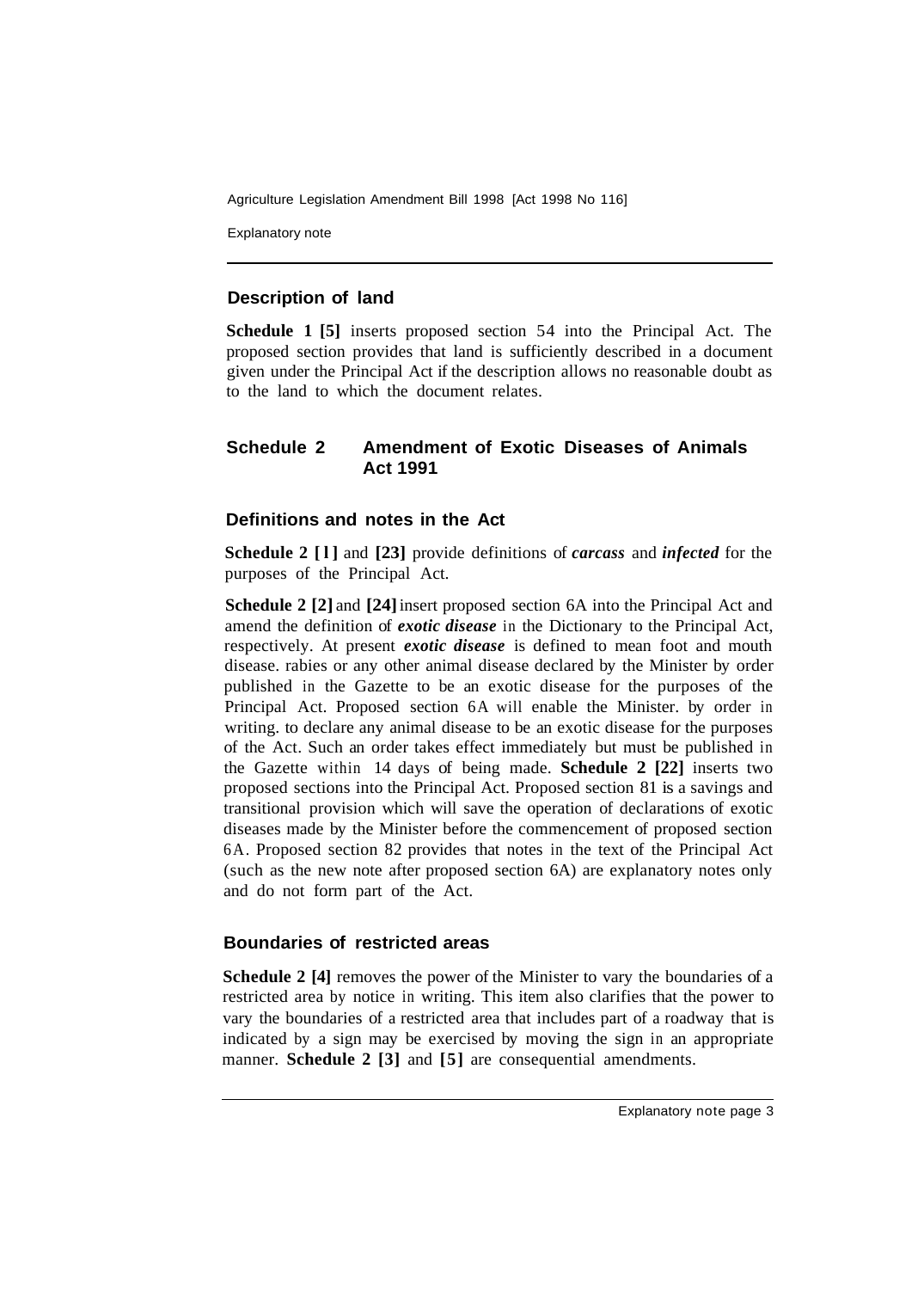Explanatory note

#### **Control orders**

**Schedule 2 [6]** amends section 22 of the Principal Act to confer on an inspector an additional power (which may be exercised only if directed by the Minister) to order specified persons within a control area to take such measures as the inspector thinks fit in order to contain or eradicate an exotic disease. **Schedule 2 [7]** is a consequential amendment.

# **Destruction orders**

**Schedule 2 [8]** provides that a destruction order under section 32 of the Principal Act may specify the method by which an animal or property is to be destroyed and the method of disposal of the carcass of a destroyed animal or destroyed property.

# **Quarantine orders**

**Schedule 2 [9]** amends section 35 (1) of the Principal Act to allow an inspector to order the quarantine of premises. places or vehicles that he or she reasonably suspects (rather than knows) are infected with an exotic disease.

# **Quarantine undertakings**

**Schedule 2 [10]** inserts proposed section 38A into the Principal Act. The proposed section will enable an inspector, instead of making a quarantine order. to accept a quarantine Undertaking from the owner or person in charge. or apparent control of. any premises, place or vehicle and makes it an offence not to comply with such an undertaking. **Schedule 2 [13]** and **[21]** make consequential amendments. **Schedule 2 [17]–[20]** expand section 74 of the Principal Act to cover cases of non-compliance with requirements of undertakings under proposed section 38A. If such a requirement is not complied with. an inspector may cause the requirement to be carried out and the costs and expenses of doing so may be recovered from the person who gave the undertaking or who was responsible for the person's non-compliance.

# **Powers of inspectors**

**Schedule 2 [11]** amends section 39 (1) of the Principal Act so that if an inspector reasonably suspects a person. premises. place or vehicle to be infected with an exotic disease. the inspector may order the owner or person in charge or in apparent control of the premises. place or vehicle. or any other person entering the premises. place or vehicle. to disinfect themselves or things on or about them. **Schedule 2 [12]** makes a consequential amendment.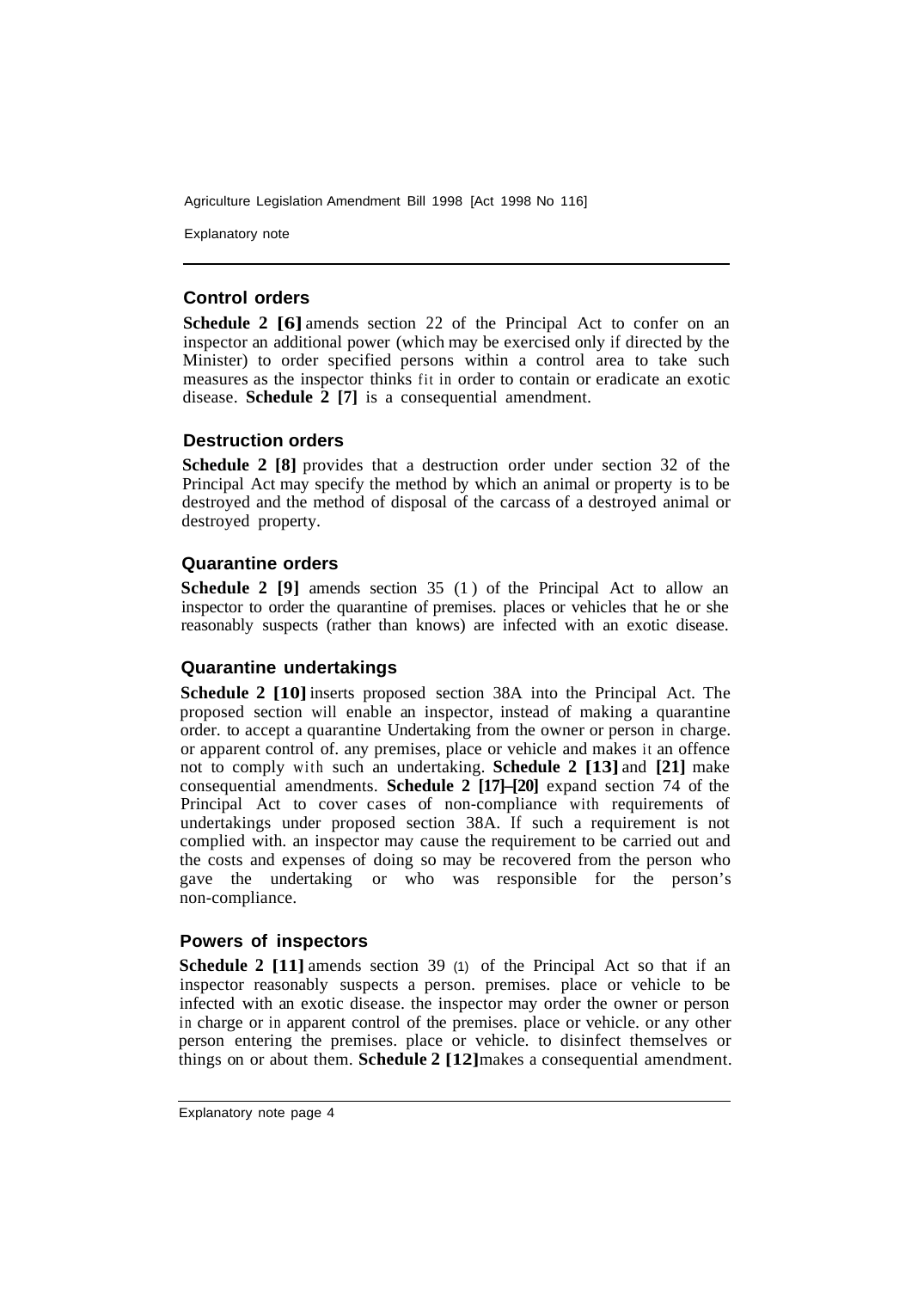Explanatory note

**Schedule 2 [14]** and **[15]** amend section 45 of the Principal Act. These amendments make it clear that an inspector may do any of the actions specified in that section for the purpose of exercising any power or function conferred on an inspector by or under the Principal Act, and that an inspector may use the powers specified in section 45 in relation to premises and places that have been the subject of a quarantine order, a quarantine undertaking or a declaration of an infected place within the preceding 2 years.

**Schedule 2 [16]** amends section 46 of the Principal Act to expand the power of an inspector to require assistance. The proposed section 46 (1) will enable an inspector to require any person on or in any premises. place, area or vehicle that the inspector reasonably suspects to be infected with an exotic disease to give reasonable assistance to the inspector. The proposed section will now also apply to the owner or person in charge, or in apparent control, of any animal on or in such premises. place, area or vehicle.

#### **Schedule 3 Amendment of Stock Diseases Act 1923**

# **Declaration of protected (control) areas**

**Schedule 3 [3]** amends section 11A of the Principal Act. Currently section 11A allows the Minister to declare certain land to be a protected area and restrict or prohibit the bringing into the area of any stock or any class of stock, or any carcass, fodder, fittings or animal products and may require any specified class or classes of stock within a protected area to be subjected to tests. Section 11A. as amended. will allow the Minister to also declare certain land to be a protected (control) area. A protected (control) area will be an area where there is a moderate prevalence of a stock disease. **Schedule 3 [5]**  makes *a* minor amendment to section 11A (2) to allow the Minister to require any specified class or classes of stock within a protected area or protected (control) area to be subject to such treatment as is specified in the same notification that declares the protected area or protected (control) area or in a like notification. **Schedule 3** [2], [4], [6], [7], [12], [13], [19] and [25] make consequential amendments.

# **Regulation of movement** *of* **carcasses, fodder, fittings and animal products**

**Schedule 3 [8]–[11]** and **[14]** amend sections 12 and 15 of the Principal Act so that not only the movement of stock and classes of stock but also the movement of carcasses, fodder, fittings and animal products may be regulated under those sections.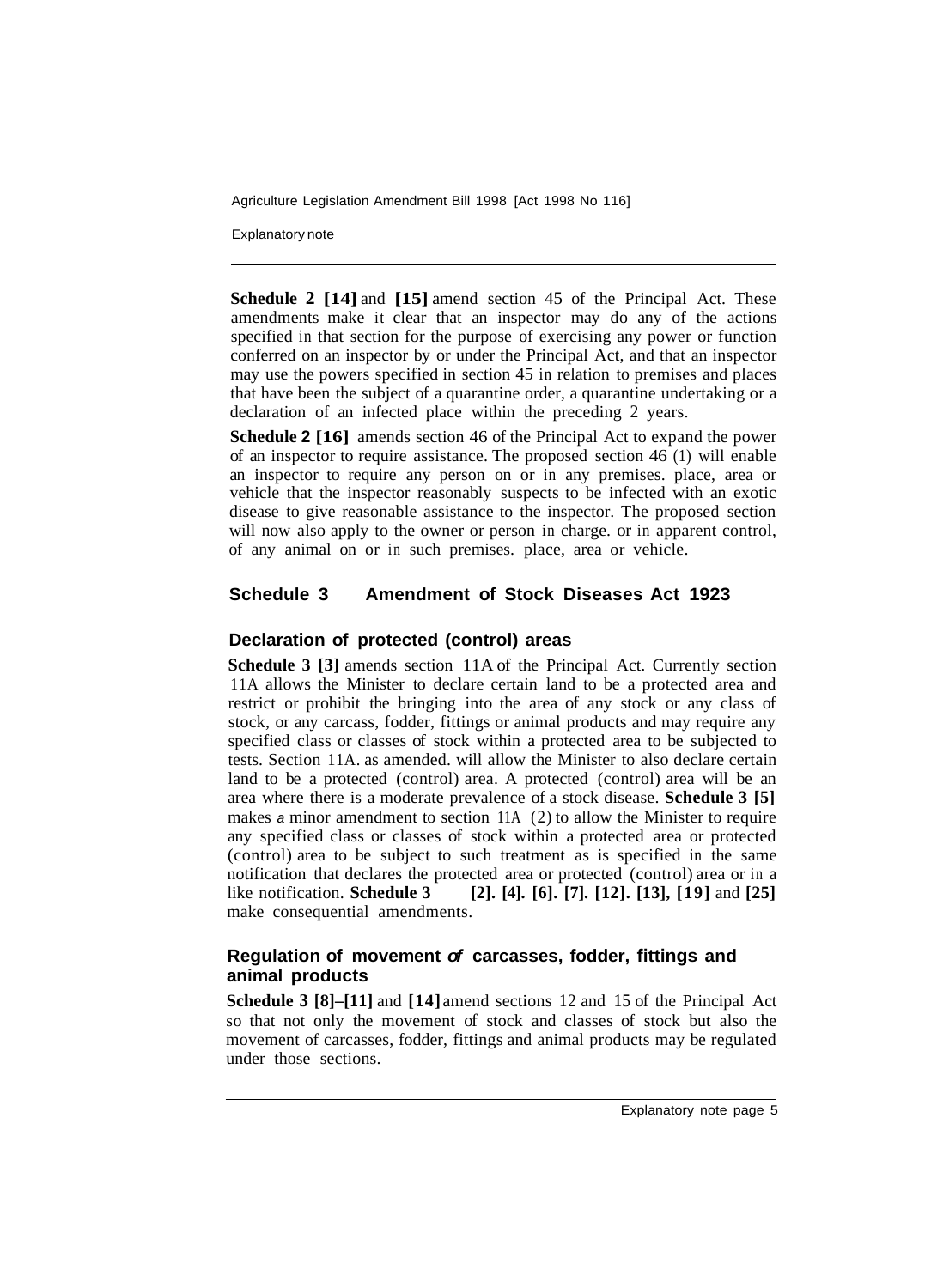Explanatory note

# **Defences to prosecutions relating to removal, alteration defacement of tags**

**Schedule 3 [15]** inserts proposed section 19G (4) into the Principal Act. This provision provides a defence to a prosecution under section 19G, concerning the removal, alteration or defacement of tags, if the defendant establishes that the defendant removed a tag, or caused a tag to be removed. altered or defaced. or the particulars of identification on a tag to be altered or defaced. in accordance with the regulations.

# **Regulation of sale and movement** *of* **infected stock**

**Schedule 3 [16]–[18]** and **[20]–[22]** amend sections 20B and 20C of the Principal Act which contain certain offences relating to the sale of diseased stock and the movement of stock. Currently sections 20B (3) and 20C (3) provide for exceptions to the offences in those sections for stock infected with footrot. sheep lice or Brucella ovis. The amendments expand these exceptions to other diseases declared by the Minister for the purposes of the sections. These amendments also insert proposed section 20B (3A) and 20C (3A) which provide that sections 20B and 20C do not prevent the sale or movement of infected stock to a feedlot that transports all its stock directly to slaughter and is authorised in writing by the Chief. Division of Animal Industries as a feedlot to which such stock may be sold or moved. **Schedule** *3*  **[16]** replaces the use of the term "diseased stock" in section 20B with the wider term "infected stock" (which includes not only diseased stock but also stock that has been on land on which there is. or within the last 12 months has been. diseased stock).

# **Bribery**

**Schedule 3 [23]** inserts proposed section 20K into the Principal Act which makes it an offence to bribe an inspector.

#### **Schemes of stock identification**

**Schedule 3 [24]** amends section 23 of the Principal Act (the general regulation-making power) to allow regulations to be made that would prescribe and regulate schemes of identification of stock (whether compulsory or voluntary).